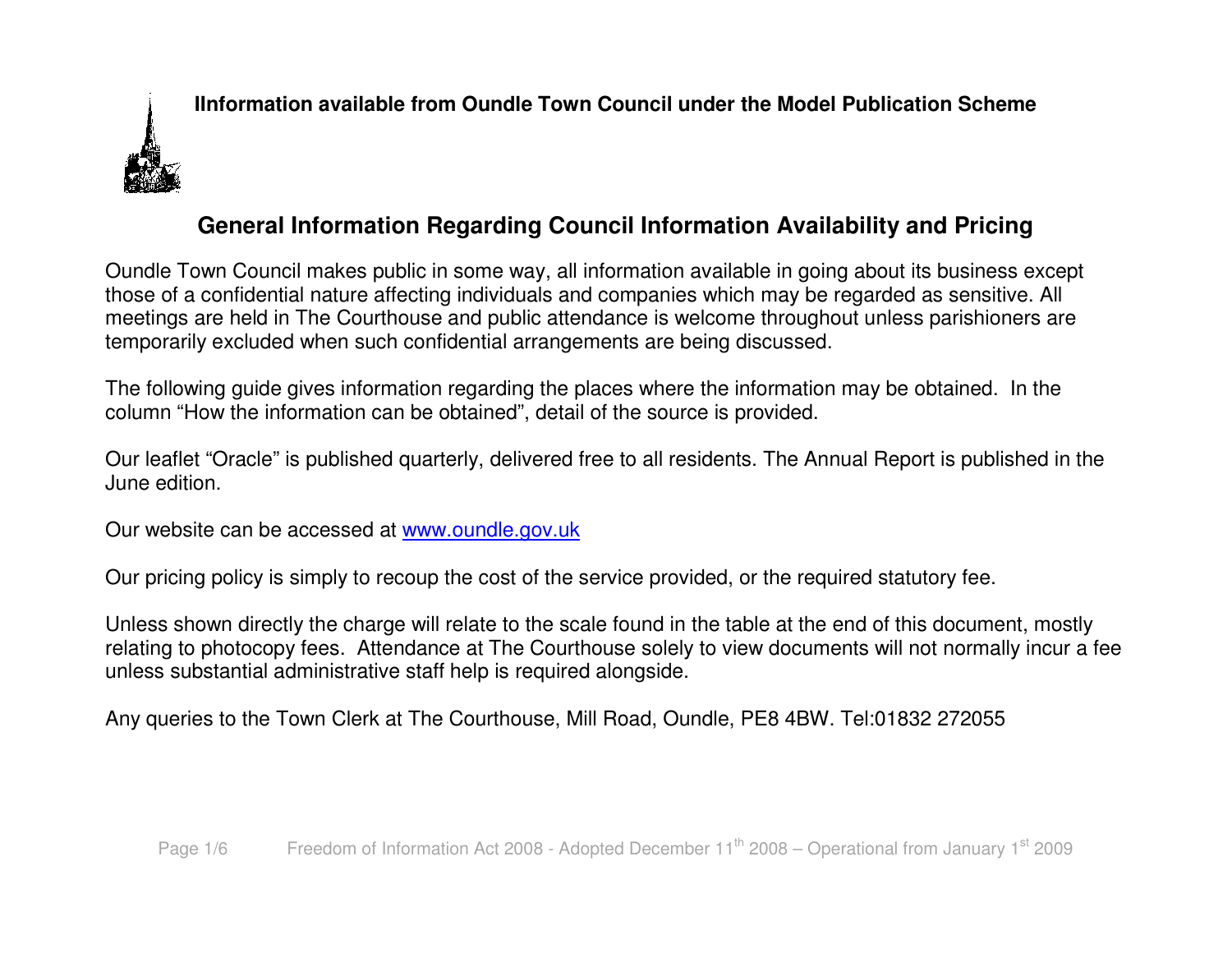

| Information to be published                                                                                                               | How the information can                                          | <b>Cost</b> |
|-------------------------------------------------------------------------------------------------------------------------------------------|------------------------------------------------------------------|-------------|
|                                                                                                                                           | be obtained                                                      |             |
| Class1 - Who we are and what we do<br>(Organisational information, structures, locations and contacts)                                    | website www.oundle.gov.uk                                        | Free        |
| (locations and contacts only)<br>current information                                                                                      | Oracle, Annual Report                                            |             |
| Who's who on the Council and its Committees                                                                                               | Oracle, Annual Report,<br>Website, Noticeboard                   | Free        |
| Contact details for Parish Clerk and Council members (named contacts where<br>possible with telephone number and email address (if used)) | Oracle, Annual Report,<br>Website, Noticeboard                   | Free        |
| Location of main Council office and accessibility details                                                                                 | Oracle, Website, Noticeboard                                     | Free        |
| Staffing structure                                                                                                                        | Website                                                          | Free        |
| Class 2 – What we spend and how we spend it                                                                                               |                                                                  |             |
| (Financial information relating to projected and actual income and expenditure,<br>procurement, contracts and financial audit)            |                                                                  |             |
| Current and previous financial year as a minimum                                                                                          | Hard copy                                                        | Free        |
| Annual return form and report by auditor                                                                                                  | Hard copy                                                        | Copy Fee    |
| Finalised budget                                                                                                                          | Hard copy                                                        | Copy Fee    |
| Precept (amount will be published in Oracle and on website)                                                                               | Hard copy (amount will be<br>published in Oracle and on website) | Copy Fee    |

Page 2/6  $\blacksquare$  Freedom of Information Act 2008 - Adopted December 11<sup>th</sup> 2008 – Operational from January 1<sup>st</sup> 2009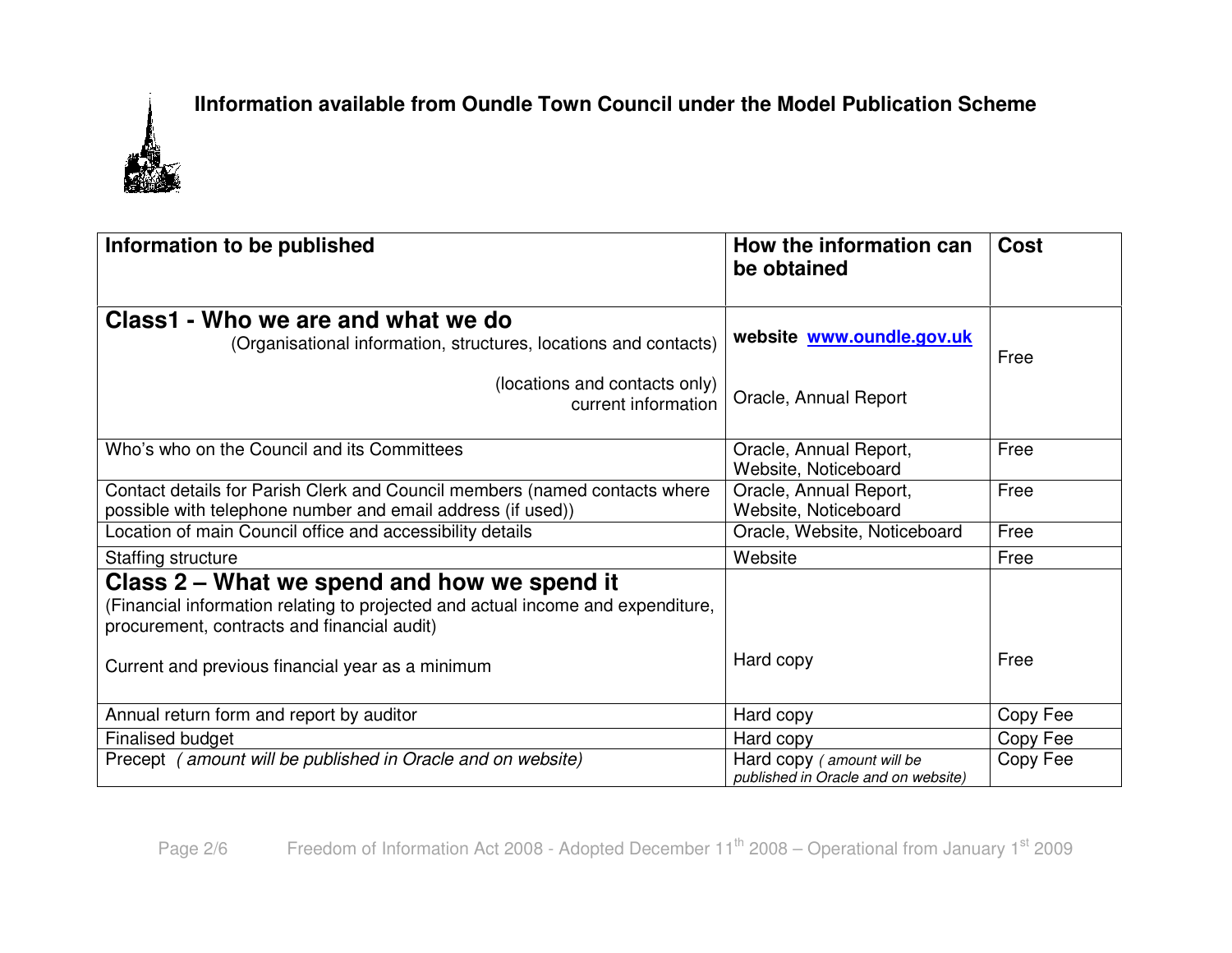

| <b>Borrowing Approval letter</b>                                                                                                 | Hard copy                             | Copy Fee             |
|----------------------------------------------------------------------------------------------------------------------------------|---------------------------------------|----------------------|
| <b>Financial Standing Orders and Regulations</b>                                                                                 | Hard copy<br>Website                  | Copy Fee<br>Free     |
| Grants given and received                                                                                                        | Hard copy, Finance minutes<br>Website | Copy Fee<br>Free     |
| List of current contracts awarded and value of contract                                                                          | Hard copy                             | Copy Fee             |
| Members' allowances and expenses                                                                                                 | Hard copy                             | Copy Fee             |
| Class 3 – What our priorities are and how we are doing                                                                           |                                       |                      |
| (Strategies and plans, performance indicators, audits, inspections and<br>reviews)                                               |                                       |                      |
| Parish Plan (current and previous year as a minimum)                                                                             | N/A at this time                      |                      |
| Annual Report to Parish or Community Meeting (current and previous year as<br>a minimum)                                         | Hard copy                             | Free to<br>residents |
| <b>Quality status</b>                                                                                                            | Hard copy                             | Copy Fee             |
| Local charters drawn up in accordance with DCLG guidelines                                                                       | Hard copy                             | Copy Fee             |
| Class 4 – How we make decisions                                                                                                  |                                       |                      |
| (Decision making processes and records of decisions)                                                                             |                                       |                      |
| Current and previous council year as a minimum                                                                                   |                                       |                      |
| Timetable of meetings (Council, any committee/sub-committee meetings and<br>parish meetings)                                     | Website, Oracle, Noticeboard          | Free                 |
| Agendas of meetings (as above)                                                                                                   | Website, Noticeboard                  | Free                 |
| Minutes of meetings (as above) $-$ nb this will exclude information that is properly                                             | Website,                              | Free                 |
| regarded as private to the meeting.                                                                                              | Hard copy                             | Copy Fee             |
| Reports presented to council meetings - nb this will exclude information that is<br>properly regarded as private to the meeting. | Hard copy                             | Copy Fee             |
| Responses to consultation papers                                                                                                 | Hard copy                             | Copy Fee             |

Page 3/6 Freedom of Information Act 2008 - Adopted December 11<sup>th</sup> 2008 – Operational from January 1<sup>st</sup> 2009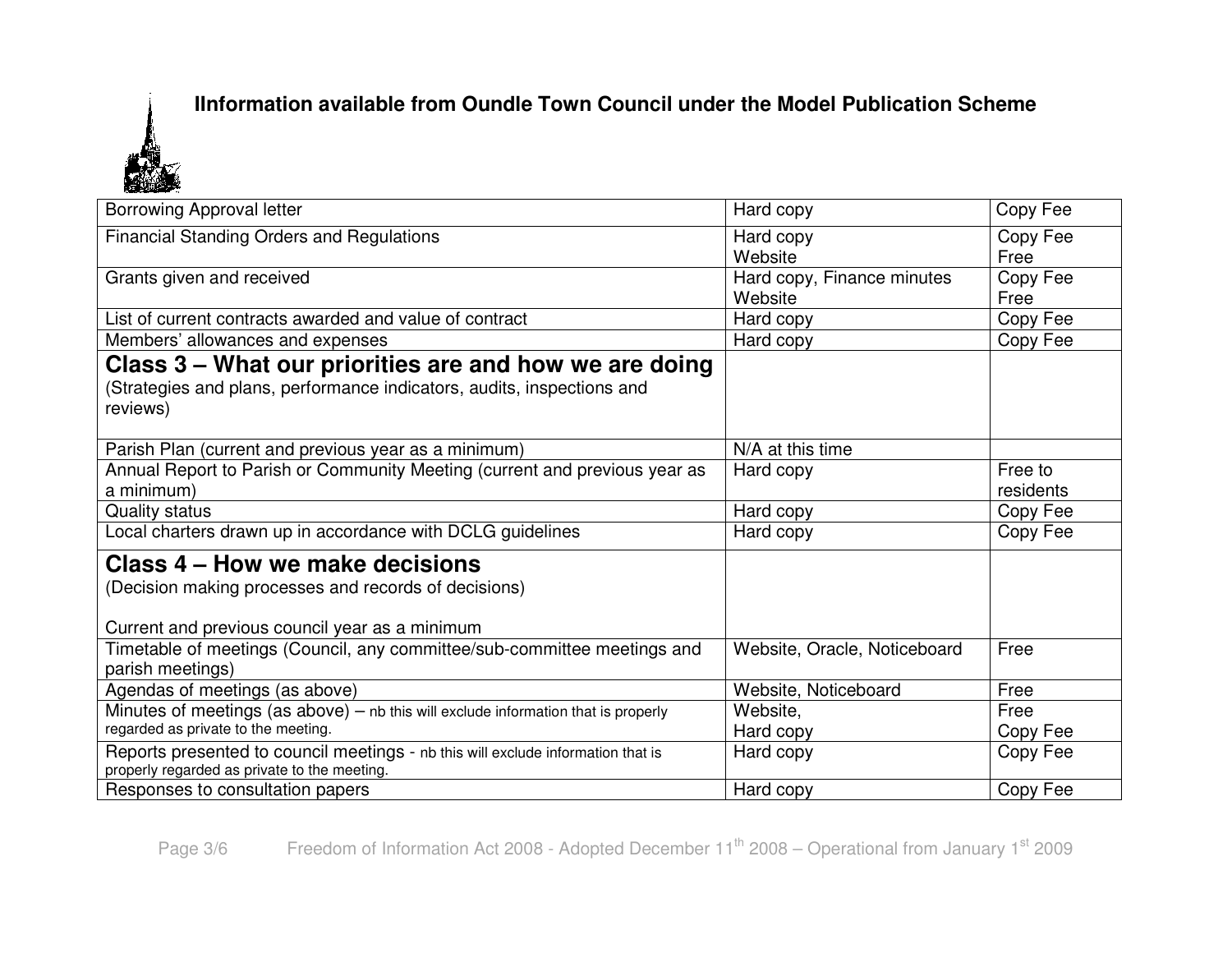

| Responses to planning applications                                              | Hard copy                 | Copy Fee |
|---------------------------------------------------------------------------------|---------------------------|----------|
| Bye-laws                                                                        | Hard copy                 | Copy Fee |
| Class 5 – Our policies and procedures                                           |                           |          |
| (Current written protocols, policies and procedures for delivering our services |                           |          |
| and responsibilities)                                                           |                           |          |
|                                                                                 |                           |          |
| Current information only                                                        |                           |          |
| Policies and procedures for the conduct of council business:                    |                           |          |
| Procedural standing orders                                                      | Hard copy                 | Copy Fee |
| Committee and sub-committee terms of reference                                  |                           |          |
| Delegated authority in respect of officers                                      |                           |          |
| Code of Conduct                                                                 |                           |          |
| Policy statements                                                               |                           |          |
| Policies and procedures for the provision of services and about the             |                           |          |
| employment of staff:                                                            |                           |          |
|                                                                                 |                           |          |
| Internal policies relating to the delivery of services                          | Hard copy                 | Copy Fee |
| Equality and diversity policy                                                   | Hard copy                 |          |
| Health and safety policy                                                        | Hard copy                 |          |
| Recruitment policies (including current vacancies)                              | Hard copy - Vacancies on  |          |
|                                                                                 | website and Notice Boards |          |
|                                                                                 |                           |          |
| Policies and procedures for handling requests for information                   | Hard copy and website     | Free     |
| Complaints procedures (including those covering requests for information and    | Hard copy and website     | Free     |
| operating the publication scheme)                                               |                           |          |
| Information security policy                                                     | Hard copy                 | Copy Fee |
| Records management policies (records retention, destruction and archive)        | Hard copy                 | Copy Fee |

Page 4/6 Freedom of Information Act 2008 - Adopted December 11<sup>th</sup> 2008 – Operational from January 1<sup>st</sup> 2009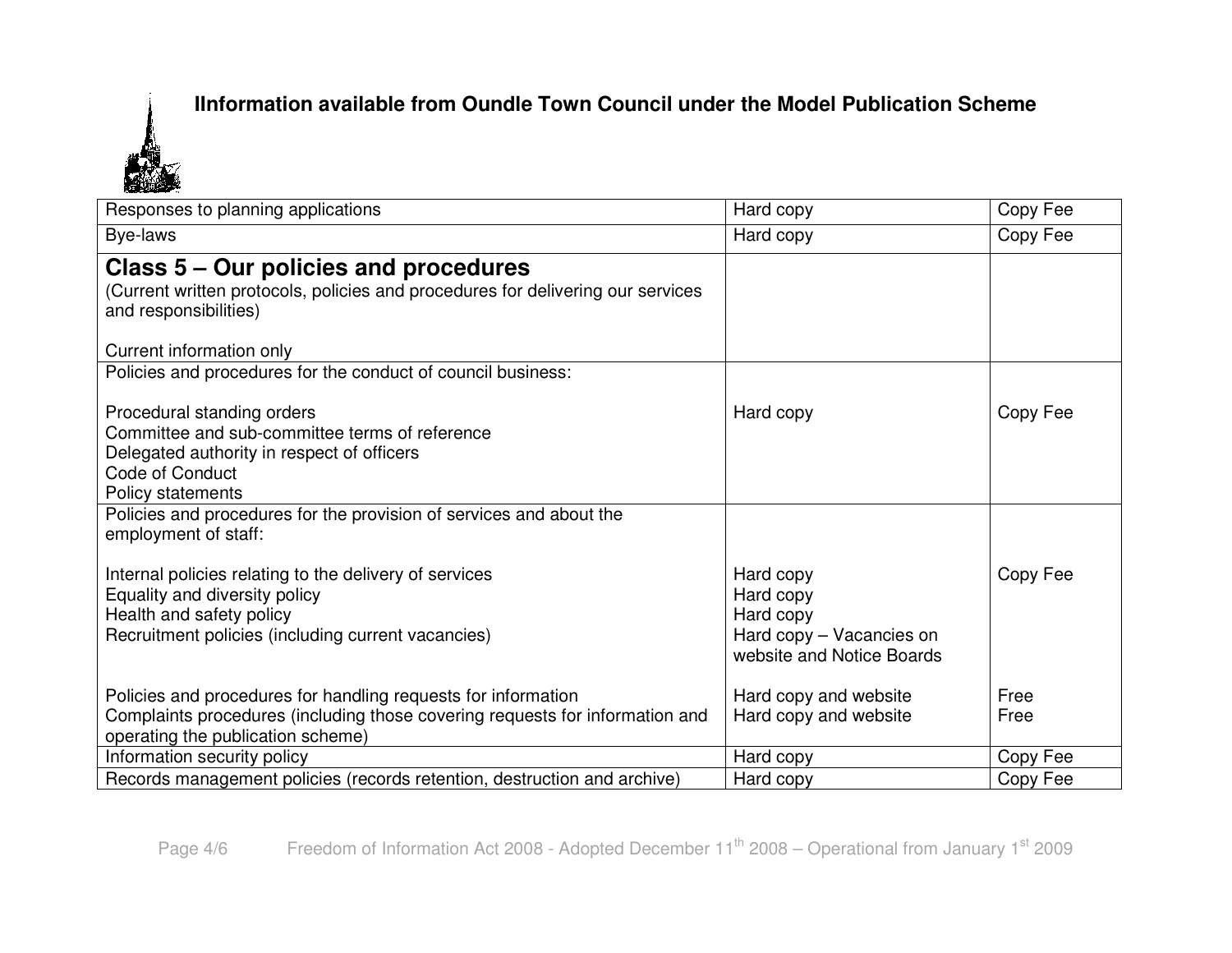

| Data protection policies                                                                                                                                            | Hard copy                                              | Copy Fee |
|---------------------------------------------------------------------------------------------------------------------------------------------------------------------|--------------------------------------------------------|----------|
| Schedule of charges (for the publication of information)                                                                                                            | Website and hard copy                                  | Copy Fee |
| Class 6 – Lists and Registers                                                                                                                                       | (hard copy or website; some<br>information may only be | Copy Fee |
| Currently maintained lists and registers only                                                                                                                       | available by inspection)                               |          |
| Any publicly available register or list (if any are held this should be publicised; in most<br>circumstances existing access provisions will suffice)               | Hard copy                                              | Copy Fee |
| Assets Register                                                                                                                                                     | Hard copy                                              | Copy Fee |
| Disclosure log (indicating the information that has been provided in response to requests;<br>recommended as good practice, but may not be held by parish councils) |                                                        |          |
| Register of members' interests                                                                                                                                      | Hard copy                                              | Copy Fee |
| Register of gifts and hospitality                                                                                                                                   | Hard copy                                              | Copy Fee |
| Class 7 – The services we offer                                                                                                                                     |                                                        |          |
| (Information about the services we offer, including leaflets, guidance and                                                                                          |                                                        |          |
| newsletters produced for the public and businesses)                                                                                                                 |                                                        |          |
| Current information only                                                                                                                                            |                                                        |          |
| Burial grounds and closed churchyards                                                                                                                               | Website                                                | Copy Fee |
|                                                                                                                                                                     | Hard copy                                              |          |
| Community centres and village halls                                                                                                                                 | Website                                                | Free     |
|                                                                                                                                                                     | Hard copy                                              |          |
| Parks, playing fields and recreational facilities                                                                                                                   | Website                                                | Free     |
| Seating, litter bins, clocks, memorials and lighting                                                                                                                | Hard copy                                              | Copy fee |
| <b>Bus shelters</b>                                                                                                                                                 | Hard copy                                              | Copy fee |
| <b>Markets</b>                                                                                                                                                      | Website                                                | Free     |
|                                                                                                                                                                     | Hard copy                                              | Copy fee |
| Agency agreements                                                                                                                                                   | Hard copy                                              | Copy fee |
| A summary of services for which the council is entitled to recover a fee,                                                                                           | Website                                                | Free     |
| together with those fees (e.g. burial fees)                                                                                                                         | Hard copy                                              | Copy fee |

Page 5/6 Freedom of Information Act 2008 - Adopted December 11<sup>th</sup> 2008 – Operational from January 1<sup>st</sup> 2009